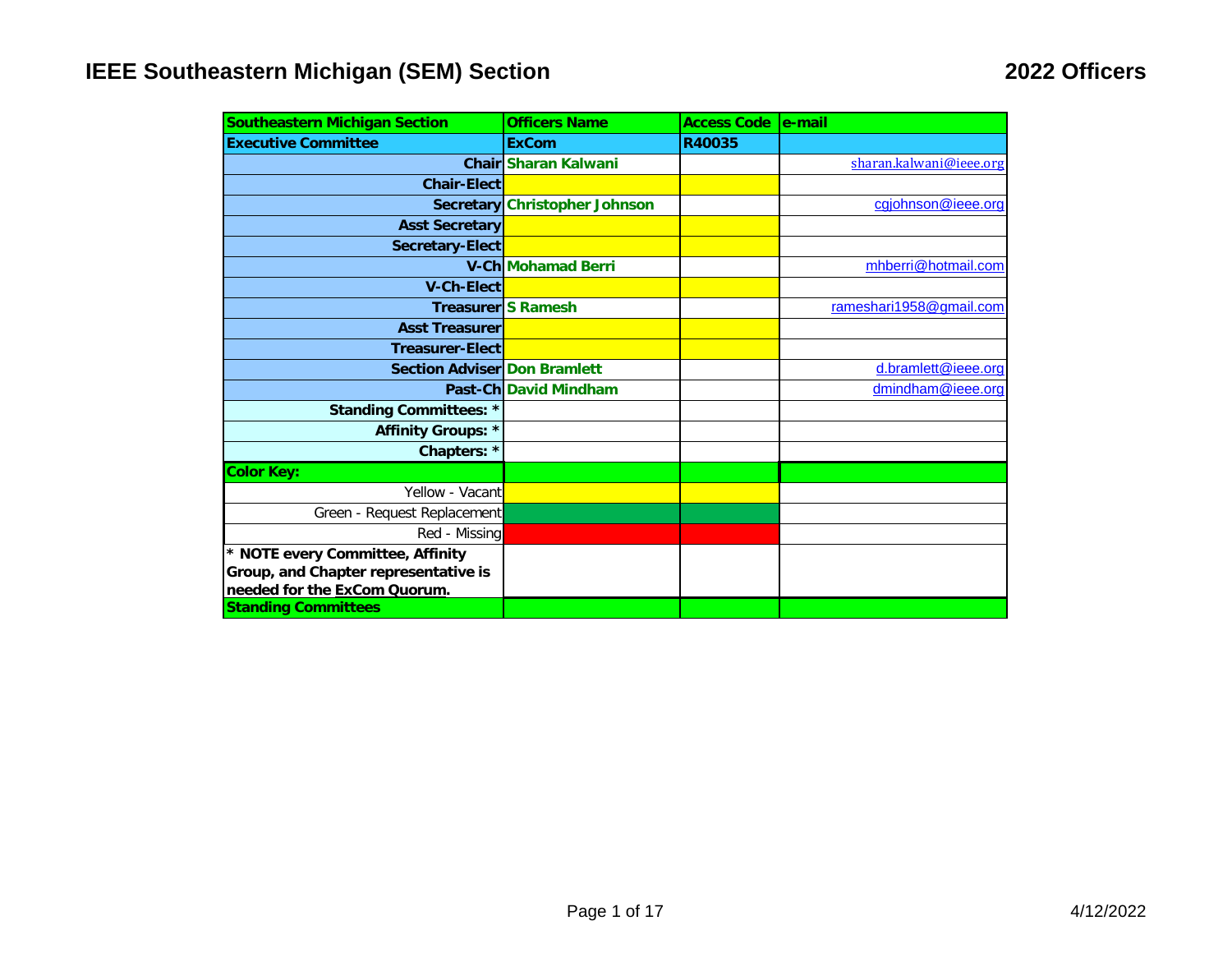| <b>Southeastern Michigan Section</b>               | <b>Officers Name</b>                    | Access Code   e-mail |                            |
|----------------------------------------------------|-----------------------------------------|----------------------|----------------------------|
| <b>Finance Committee (FinCom):</b>                 |                                         |                      |                            |
| <b>Finance Committee Chair Subramanian Ganesan</b> |                                         |                      | ganesan@oakland.edu        |
|                                                    | Secretary Christopher Johnson           |                      | cgjohnson@ieee.org         |
|                                                    | <b>Treasurer</b> S Ramesh               |                      | rameshari1958@gmail.com    |
|                                                    | Past Treasurer Kimball Williams         |                      | k.williams@ieee.org        |
|                                                    | <b>Section Chair Sharan Kalwani</b>     |                      | sharan.kalwani@ieee.org    |
| <b>Grant Coordinator</b>                           |                                         |                      |                            |
| <b>All Geo-Unit Treasurers:</b>                    |                                         |                      |                            |
| <b>Technical Activities (TACom):</b>               |                                         |                      |                            |
|                                                    | <b>Chair Jeffery Mosley</b>             |                      | jvmosley@ieee.org          |
|                                                    | <b>Secretary ANEESH MATHAI</b>          |                      | aneesh.mathai@ieee.org     |
| $V$ - $Ch$                                         |                                         |                      |                            |
| <b>Technical Coord S Ramesh</b>                    |                                         |                      | rameshari1958@gmail.com    |
|                                                    | <b>Info Mgnt Coord Kimball Williams</b> |                      | k.williams@ieee.org        |
| <b>Asst. Info Mgnt Coord</b>                       |                                         |                      |                            |
| <b>Education Committee (EdCom):</b>                |                                         |                      |                            |
| Chair                                              |                                         |                      |                            |
|                                                    | <b>Secretary Malcolm Lunn</b>           |                      | lunnmalcolm@me.com         |
|                                                    | <b>Temp V-Ch Benjamin Sweet</b>         |                      | bsweet@ieee.org            |
| <b>Section STEM Coordinator</b>                    |                                         |                      |                            |
| <b>Bacon Library Coord Barry Steltz</b>            |                                         |                      | bsteltz1956@gmail.com      |
| <b>CKL Library Coord</b>                           |                                         |                      |                            |
| <b>Future Cities Coord Don Bramlett</b>            |                                         |                      | d.bramlett@ieee.org        |
| Library Science Coord Candace Suriano              |                                         |                      | csuriano254569@comcast.net |
| <b>Science Fair Coord Don Bramlett</b>             |                                         |                      | d.bramlett@ieee.org        |
|                                                    | Rofobest Coord Chan-Jin Chung           |                      | cchung@ltu.edu             |
|                                                    | <b>Lin Van Nieuwstadt</b>               |                      | linevn@umich.edu           |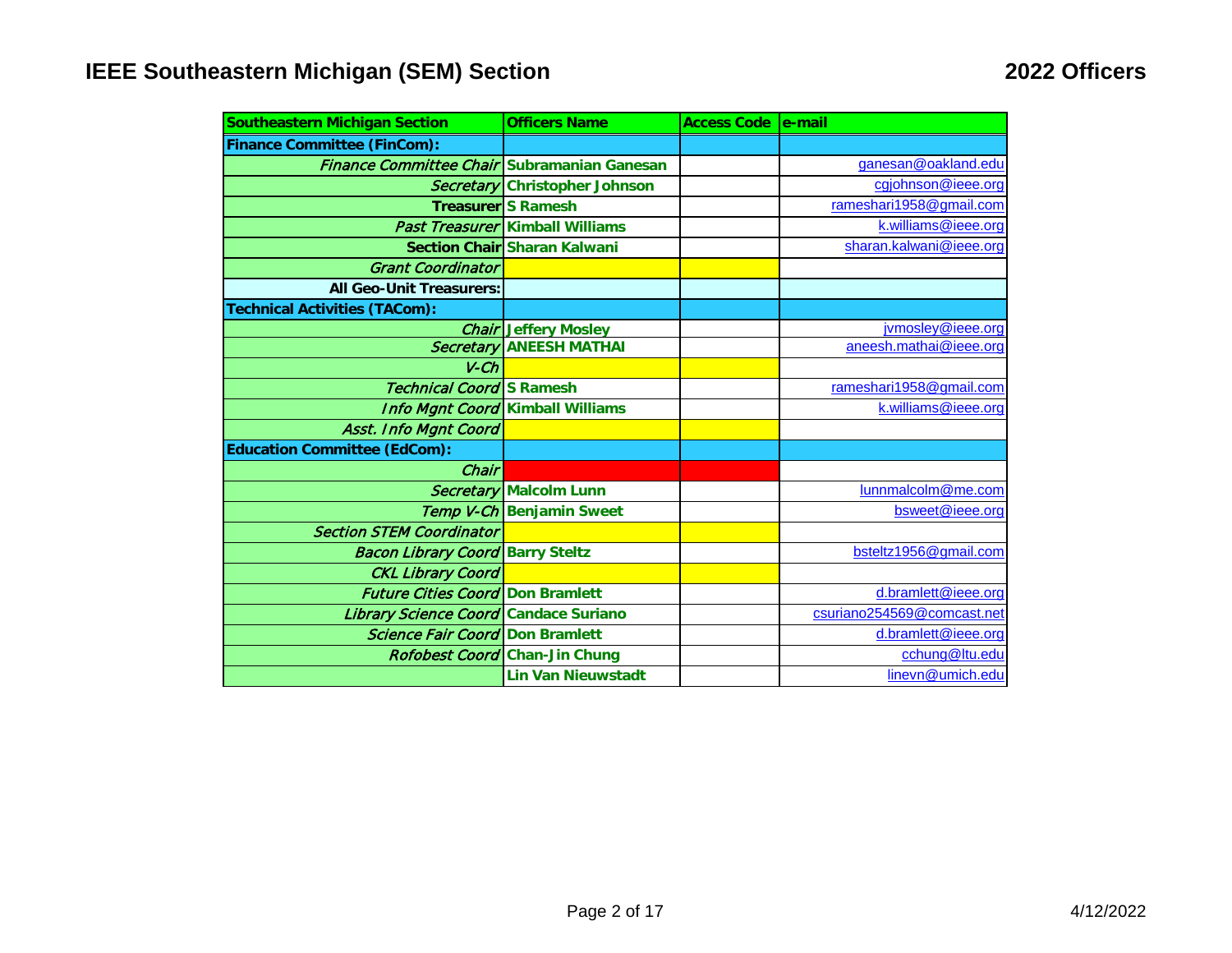| <b>Southeastern Michigan Section</b>             | <b>Officers Name</b>          | <b>Access Code</b> | le-mail                    |
|--------------------------------------------------|-------------------------------|--------------------|----------------------------|
| <b>Student Activities (SACom):</b>               |                               |                    |                            |
|                                                  | <b>Chair</b> Jiann-Cherng Chi |                    | mel.chi@outlook.com        |
| Secretary                                        |                               |                    |                            |
| <b>Student Representative *</b>                  |                               |                    |                            |
| <b>Communication Coordinator Michael Anthony</b> |                               |                    | maanthon@umich.edu         |
| <b>Student Branch Mentors (SMCom):</b>           |                               |                    |                            |
| Chair                                            | <b>Don Price</b>              |                    | d_price@ieee.org           |
| $V$ - $Ch$                                       |                               |                    |                            |
| Secretary                                        |                               |                    |                            |
| <b>Mentors (See each Branch)</b>                 |                               |                    |                            |
| <b>Web Communications (WebCom):</b>              |                               |                    |                            |
| Chair                                            |                               |                    |                            |
| $V$ - $Ch$                                       |                               |                    |                            |
| <b>Secretary</b>                                 |                               |                    |                            |
| <b>Webmaster</b> Scott Lytle                     |                               |                    | s.r.lytle@ieee.org         |
| <b>Associate Webmaster</b>                       |                               |                    |                            |
| Associate Webmaster Sharan Kalwani               |                               |                    | sharan.kalwani@ieee.org    |
| Social Media Coord Sharan Kalwani                |                               |                    | sharan.kalwani@ieee.org    |
| <b>Collabratec Coord</b> Sharan Kalwani          |                               |                    | sharan.kalwani@ieee.org    |
| ListServ Coord                                   | <b>Christopher Johnson</b>    |                    | cgjohnson@ieee.org         |
| <b>Conference Committee (ConCom):</b>            |                               |                    |                            |
| Chair                                            |                               |                    |                            |
| $V$ -Ch                                          |                               |                    |                            |
| <b>Secretary</b>                                 | <b>David Mindham</b>          |                    | dmindham@ieee.org          |
| <b>Conference Treasurer</b>                      |                               |                    |                            |
| Sponsorships                                     |                               |                    |                            |
| <b>Event Publications</b>                        | <b>Ravi Nigam</b>             |                    | rnigam154934mi@comcast.net |
| <b>Media Relations</b>                           |                               |                    |                            |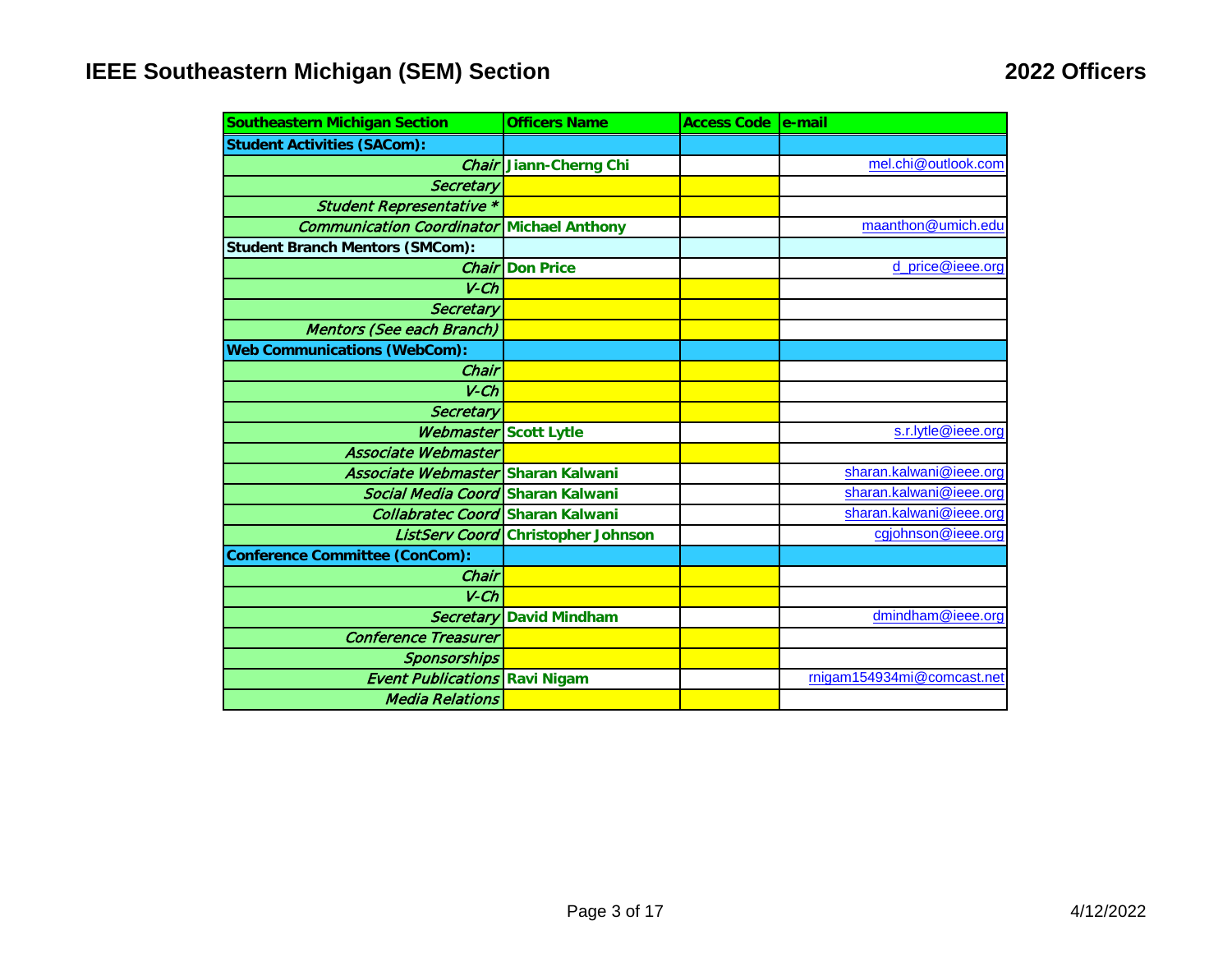| <b>Southeastern Michigan Section</b>          | <b>Officers Name</b>                            | Access Code   e-mail |                          |
|-----------------------------------------------|-------------------------------------------------|----------------------|--------------------------|
| <b>Newsletters (NewsCom):</b>                 |                                                 |                      |                          |
| Newsletter Co-Editor Christopher Johnson      |                                                 |                      | cgjohnson@ieee.org       |
| <b>Newsletter Co-Editor Nilesh Dudhaia</b>    |                                                 |                      | nilesh.dudhaia@ieee.org  |
| <b>Newsletter Co-Editor Sharan Kalwani</b>    |                                                 |                      | sharan.kalwani@ieee.org  |
| Newsletter Photographer Akio Fujimaki         |                                                 |                      | akiofujimaki@ieee.org    |
| <b>Publications Review</b>                    |                                                 |                      |                          |
| <b>Member Development (MDCom):</b>            |                                                 |                      |                          |
|                                               | <b>Chair Mohamad Berri</b>                      |                      | mhberri@hotmail.com      |
| Secretary                                     |                                                 |                      |                          |
|                                               | V-Ch Sharan Kalwani                             |                      | sharan.kalwani@ieee.org  |
| Member Engagement Charles Albrecht            |                                                 |                      | chuck@albrechtellc.com   |
| <b>Nominations &amp; Appointments</b>         |                                                 |                      |                          |
|                                               | <b>Chair Kimball Williams</b>                   |                      | k.williams@ieee.org      |
|                                               | Secretary Clayton Cox                           |                      | coxclay@att.net          |
|                                               | V-Ch Stephen Martin                             |                      | smarti11@ieee.org        |
| <b>Awards Coord Jerry Song</b>                |                                                 |                      | bjsong@ieee.org          |
|                                               | Fellows - Coord William Moylan                  |                      | w.j.moylan@ieee.org      |
| <b>Director Elections</b>                     |                                                 |                      |                          |
| Director Appointments Subramanian Ganesan     |                                                 |                      | ganesan@oakland.edu      |
| <b>PACE Activity (PACE):</b>                  |                                                 |                      |                          |
|                                               | Chair Sharan Kalwani                            |                      | sharan.kalwani@ieee.org  |
| Secretary                                     |                                                 |                      |                          |
| <b>PACE Event Coord</b>                       |                                                 |                      |                          |
| <b>Affiliation Activities (AACom):</b>        |                                                 |                      |                          |
| <b>Government Relations David Mindham</b>     |                                                 |                      | dmindham@ieee.org        |
|                                               | <b>Academic Relations Marcelo Araujo Xavier</b> |                      | maxavier@ieee.org        |
| <b>Industrial Relations</b>                   |                                                 |                      |                          |
|                                               | <b>ESD Liasion Kimball Williams</b>             |                      | k.williams@ieee.org      |
| <b>Nearby Section Liaisons (NSCom):</b>       |                                                 |                      |                          |
| <b>N Mi Section Liaison Ahmed Adbelgawad</b>  |                                                 |                      | abdel1a@cmich.edu        |
| <b>Toledo Section Liaison</b>                 | <b>Dominic Wilson</b>                           |                      | dominic wilson@owens.edu |
| <b>Windsor Section Liaison Esrafil Jedari</b> |                                                 |                      | ejedari@ieee.org         |
| <b>West Mi Section Liaison Otto Muller</b>    |                                                 |                      | ieeewms@gmail.com        |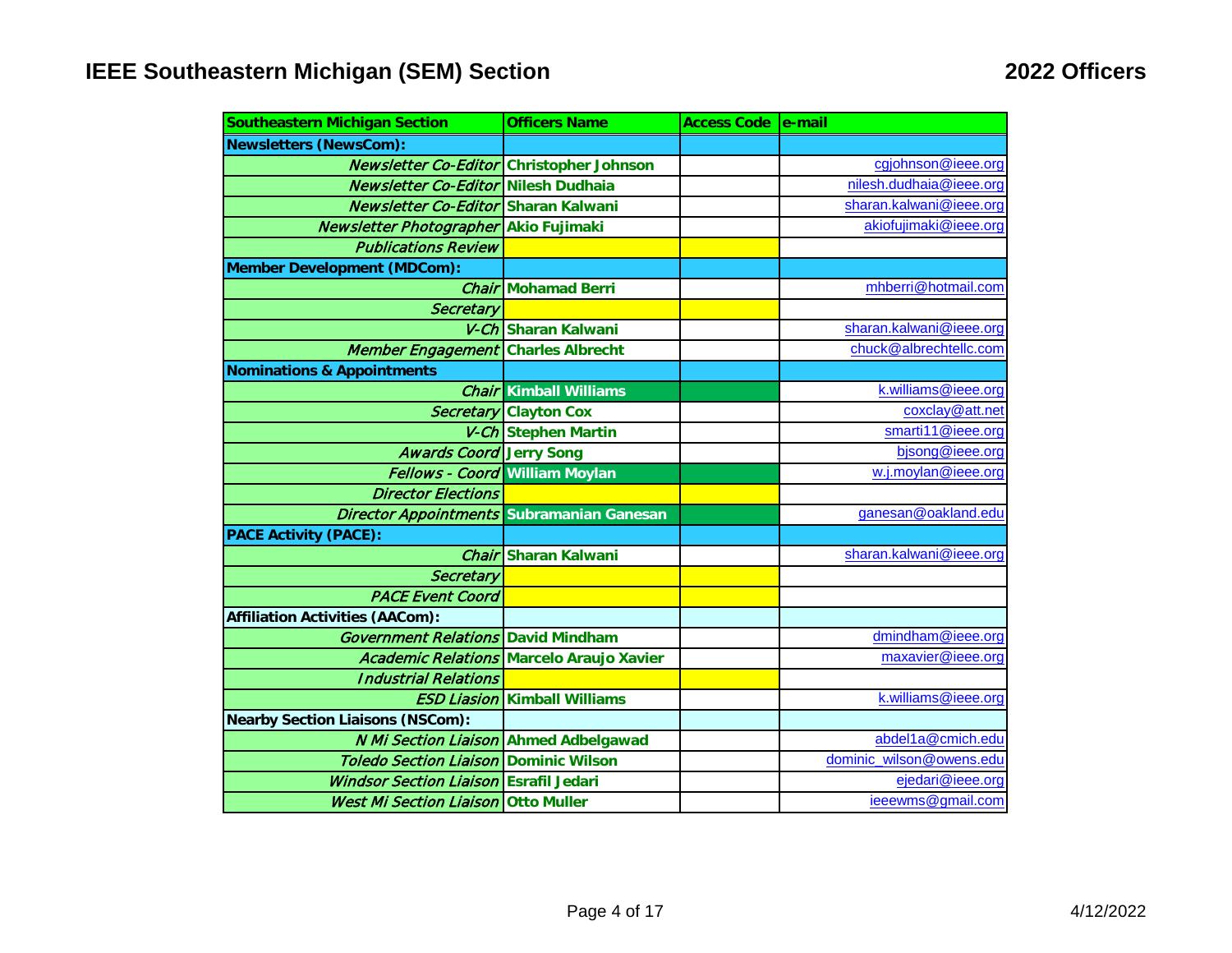| <b>Southeastern Michigan Section</b> | <b>Officers Name</b>        | Access Code e-mail |                           |
|--------------------------------------|-----------------------------|--------------------|---------------------------|
| <b>Affinity Groups</b>               |                             |                    |                           |
| <b>Consultants Network: [CN]</b>     |                             | <b>CN40035</b>     |                           |
|                                      | Chair Sharan Kalwani        |                    | sharan.kalwani@ieee.org   |
| $V$ - $Ch$                           |                             |                    |                           |
|                                      | Secretary Kimball Williams  |                    | k.williams@ieee.org       |
| <b>Treasurer</b>                     |                             |                    |                           |
|                                      | Past-Ch Kimball Williams    |                    | k.williams@ieee.org       |
| Life Member Affinity Group: [LM]     |                             | LM40035            |                           |
|                                      | <b>Chair Harpreet Singh</b> |                    | hsingh@eng.wayne.edu      |
| $V$ - $Ch$                           |                             |                    |                           |
| Secretary                            |                             |                    |                           |
|                                      | Treasurer Arun Hundiwal     |                    | arunhundiwal@yahoo.com    |
|                                      | Past-Ch Harpreet Singh      |                    | hsingh@eng.wayne.edu      |
| <b>Women in Engineering: [WIE]</b>   |                             | <b>WE40035</b>     |                           |
|                                      | Chair Gozde Tutuncuoglu     |                    | gozde@wayne.edu           |
|                                      | V-Ch ashfiqua connie        |                    | ashfiqua.connie@gmail.com |
| Secretary                            |                             |                    |                           |
|                                      | Webmaster Bige Unluturk     |                    | unluturk@msu.edu          |
| <b>Treasurer</b>                     |                             |                    |                           |
|                                      | Past-Ch Tia Twigg           |                    | te_reen@yahoo.com         |
| <b>Young Professionals: [YP]</b>     |                             | GD40035            |                           |
|                                      | Chair lan Hutt              |                    | ianhutt@hotmail.com       |
| $V$ - $Ch$                           |                             |                    |                           |
| Secretary                            |                             |                    |                           |
|                                      | Treasurer Menglou Rao       |                    | menglrao@umich.edu        |
| Past-Ch                              |                             |                    |                           |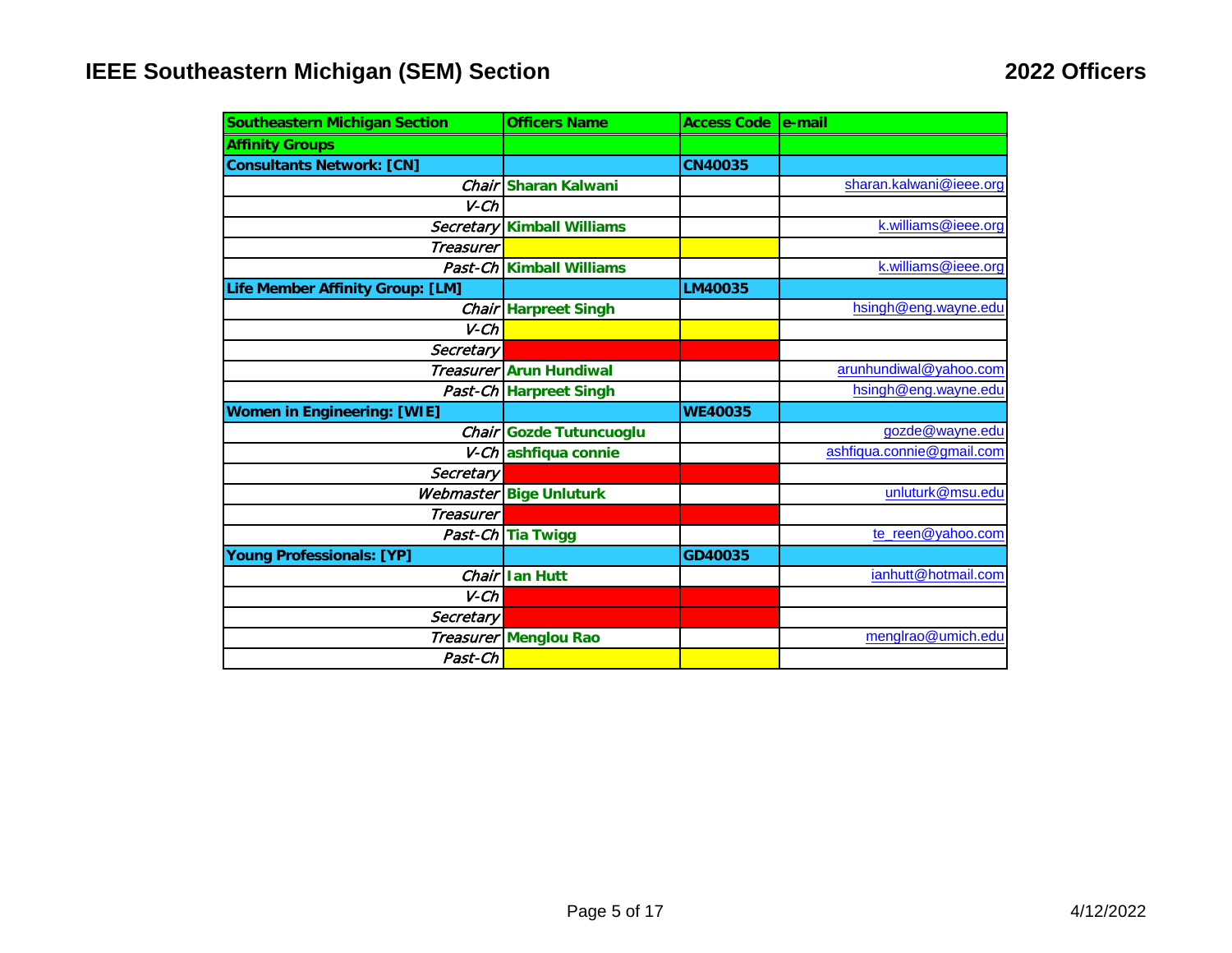| <b>Southeastern Michigan Section</b>    | <b>Officers Name</b>         | <b>Access Code</b> | le-mail                 |
|-----------------------------------------|------------------------------|--------------------|-------------------------|
| <b>Technical Chapters</b>               |                              |                    |                         |
| <b>Signal Processing, Circuits and</b>  |                              | <b>CH04049</b>     |                         |
| <b>Systems and Info Theory: Ch1</b>     |                              |                    |                         |
|                                         | <b>Chair Jeffrey Dulzo</b>   |                    | jeff.dulzo@gmail.com    |
|                                         | V-Ch William Osipoff         |                    | wosipoff@mindspring.com |
| Director(SP Soc)                        |                              |                    |                         |
| Director(C&S Soc)                       |                              |                    |                         |
| Director(IT Soc)                        |                              |                    |                         |
| Secretary                               |                              |                    |                         |
| <b>Treasurer</b>                        |                              |                    |                         |
| Past-Ch                                 |                              |                    |                         |
| <b>Vehicular Technology Soc: Ch2</b>    |                              | CH04051            |                         |
|                                         | Chair Jennifer Dukarski      |                    | dukarski@butzel.com     |
|                                         | V-Ch Sharan Kalwani          |                    | sharan.kalwani@ieee.org |
|                                         | Secretary Eugene Saltzberg   |                    | gene.saltzberg@ieee.org |
|                                         | Treasurer Eugene Saltzberg   |                    | gene.saltzberg@ieee.org |
|                                         | Past-Ch Mohamad Berri        |                    | mhberri@hotmail.com     |
| <b>Aerospace and Electronic Systems</b> |                              | CH04053            |                         |
| and Communications: Ch3                 |                              |                    |                         |
|                                         | <b>Chair Patrick Seeling</b> |                    | pseeling@ieee.org       |
| $V$ - $Ch$                              |                              |                    |                         |
| Director(AE Soc)                        |                              |                    |                         |
| Director(Com Soc)                       |                              |                    |                         |
| Secretary                               |                              |                    |                         |
| <b>Treasurer</b>                        |                              |                    |                         |
|                                         | Past-Ch Malcolm Lunn         |                    | lunnmalcolm@me.com      |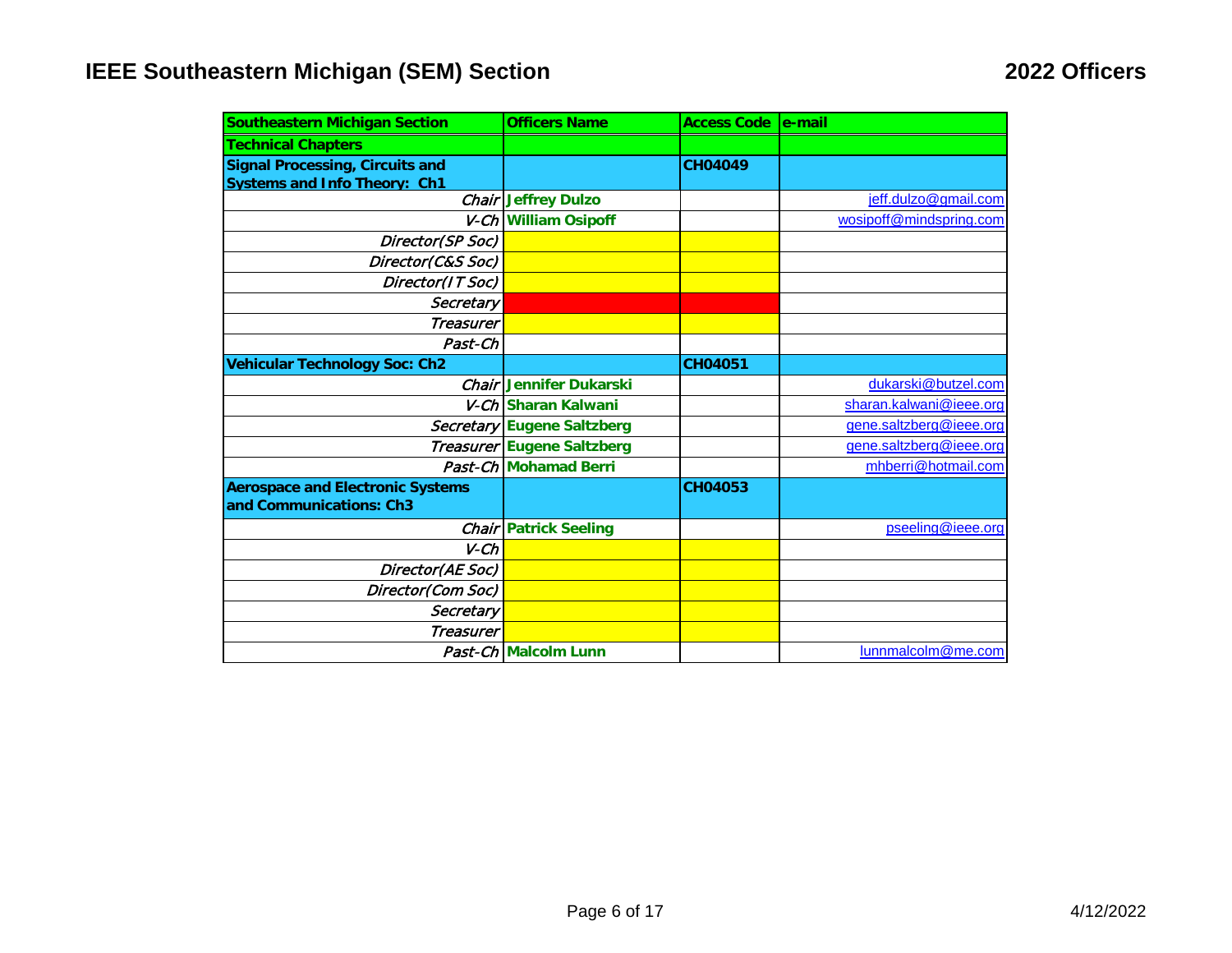| <b>Southeastern Michigan Section</b>            | <b>Officers Name</b>            | Access Code e-mail |                         |
|-------------------------------------------------|---------------------------------|--------------------|-------------------------|
| <b>Antennas and Propagation,</b>                |                                 | <b>CH04050</b>     |                         |
| <b>Electron Devices, Microwave Theory &amp;</b> |                                 |                    |                         |
| <b>Techniques and Photonics: Ch4</b>            |                                 |                    |                         |
|                                                 | <b>Chair Rebecca Peterson</b>   |                    | blpeters@umich.edu      |
|                                                 | V-Ch Somin Eunice Lee           |                    | sleee@umich.edu         |
| Director (AP Soc) Anthony Grbic                 |                                 |                    | agrbic@umich.edu        |
| Director (ED Soc)                               |                                 |                    |                         |
| Director-Tech (MTT Soc)                         |                                 |                    |                         |
| Director (Photonics Soc) Somin Eunice Lee       |                                 |                    | sleee@umich.edu         |
| Secretary                                       |                                 |                    |                         |
|                                                 | Treasurer Menglou Rao           |                    | menglrao@umich.edu      |
|                                                 | Past-Ch Kimball Williams        |                    | k.williams@ieee.org     |
| <b>Computers: Ch5</b>                           |                                 | <b>CH04055</b>     |                         |
|                                                 | Chair Subramanian Ganesan       |                    | ganesan@oakland.edu     |
|                                                 | V-Ch Sharan Kalwani             |                    | sharan.kalwani@ieee.org |
|                                                 | Secretary Ramasamy Uthurusamy   |                    | rusamy@yahoo.com        |
|                                                 | <b>Treasurer</b> S Ramesh       |                    | rameshari1958@gmail.com |
| Co-Treasurer                                    |                                 |                    |                         |
| Director: Admin & Member                        |                                 |                    |                         |
| <b>Director: Technical Activities</b>           |                                 |                    |                         |
| <b>Director: Software Activities</b>            |                                 |                    |                         |
| Director: Auto relations Liaison                |                                 |                    |                         |
| Tech activities Co-ordinator:                   |                                 |                    |                         |
| <b>Student &amp; Education Liaison</b>          |                                 |                    |                         |
| <b>Industrial Liaison</b>                       |                                 |                    |                         |
| Webmaster                                       |                                 |                    |                         |
|                                                 | Past-Ch Subramanian Ganesan     |                    | ganesan@oakland.edu     |
| <b>Geosciences and Remote</b>                   |                                 | <b>CH04056</b>     |                         |
| <b>Sensing: Ch6</b>                             |                                 |                    |                         |
|                                                 | <b>Chair Leland Pierce</b>      |                    | lep@umich.edu           |
|                                                 | V-Ch Adib Nashashibi            |                    | nuha@umich.edu          |
|                                                 | <b>Secretary Adam Roberts</b>   |                    | kaleorob@gmail.com      |
|                                                 | <b>Treasurer Michael Benson</b> |                    | michael@mrealm.com      |
|                                                 | Past-Ch Adib Nashashibi         |                    | nuha@umich.edu          |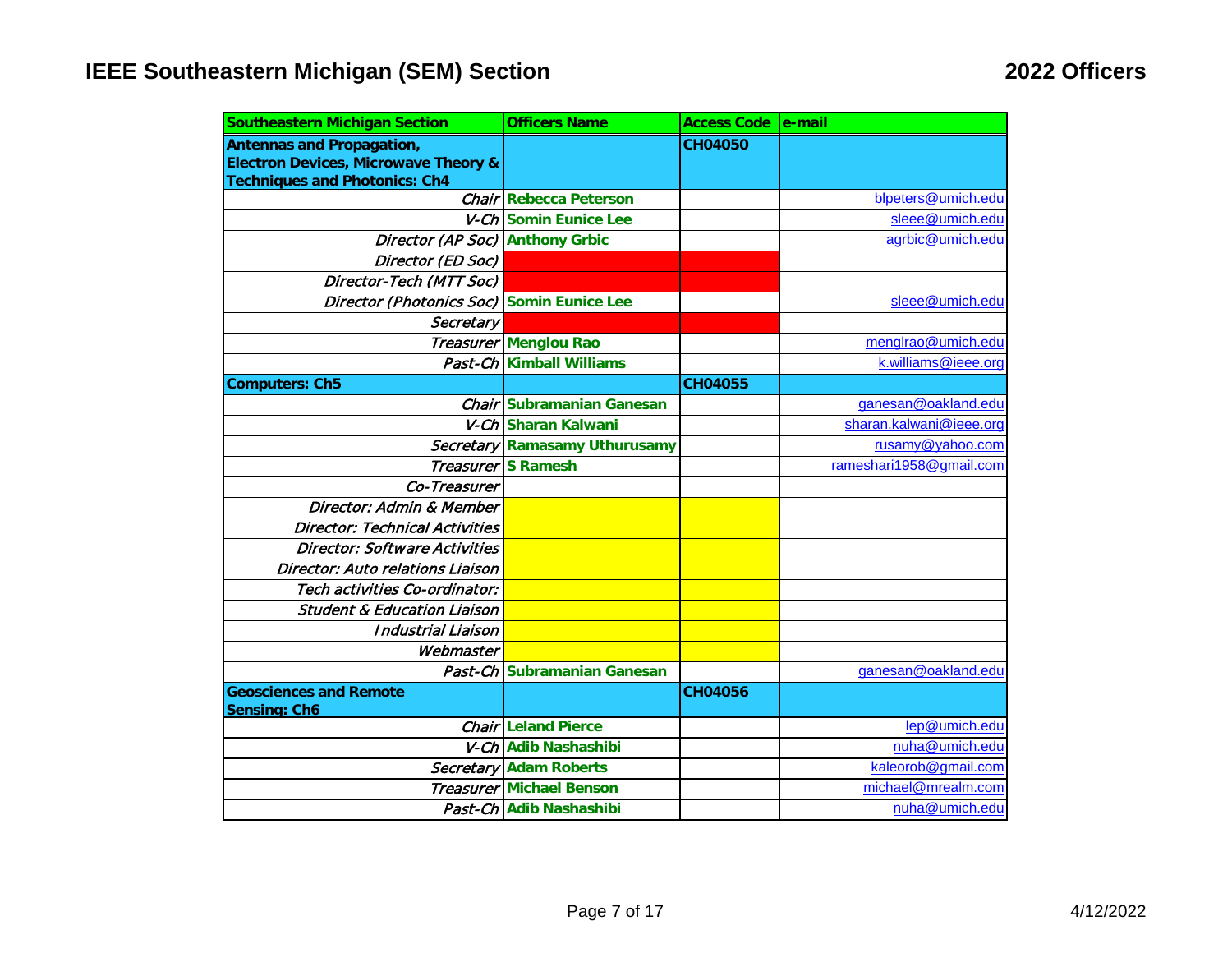| <b>Southeastern Michigan Section</b>      | <b>Officers Name</b>            | <b>Access Code e-mail</b> |                              |
|-------------------------------------------|---------------------------------|---------------------------|------------------------------|
| Power & Energy and                        |                                 | <b>CH04087</b>            |                              |
| <b>Industrial Applications: Ch7</b>       |                                 |                           |                              |
|                                           | Chair Looja Tuladhar            |                           | l.tuladhar@vikes.csuohio.edu |
| $V$ - $Ch$                                |                                 |                           |                              |
| Director(Tech Activity)                   |                                 |                           |                              |
| Director(Pwr Eng)                         |                                 |                           |                              |
| Director(Ind Appl)                        |                                 |                           |                              |
|                                           | Secretary Binaya Joshi          |                           | binaya.joshi@cai-engr.com    |
|                                           | <b>Treasurer Chris Nelson</b>   |                           | chris.nelson@cai-engr.com    |
|                                           | Past-Ch David Mindham           |                           | dmindham@ieee.org            |
| <b>Electromagnetic Compatibility: Ch8</b> |                                 | <b>CH04088</b>            |                              |
|                                           | Chair Scott Lytle               |                           | s.r.lytle@ieee.org           |
|                                           | V-Ch Candace Suriano            |                           | csuriano254569@comcast.net   |
| Director(Prof Activity) Akio Fujimaki     |                                 |                           | akiofujimaki@ieee.org        |
| Director(Tech Activity) Candace Suriano   |                                 |                           | csuriano254569@comcast.net   |
| Director(Awards) James Woodyard           |                                 |                           | jrwwoodyard@gmail.com        |
| Director(Communications) Scott Lytle      |                                 |                           | s.r.lytle@ieee.org           |
| Director(Marketing) Steve Tomba           |                                 |                           | steve@epictek-llc.com        |
| Director(Student Activities) Robert Adams |                                 |                           | rjadamseng150@gmail.com      |
|                                           | Secretary Steve Tomba           |                           | steve@epictek-llc.com        |
|                                           | <b>Treasurer James Woodyard</b> |                           | jrwwoodyard@gmail.com        |
|                                           | Past-Ch Dennis Barberi          |                           | dlbarberi 98@yahoo.com       |
| <b>Industrial Electronics and Power</b>   |                                 | CH04057                   |                              |
| <b>Electronics Societies: Ch9</b>         |                                 |                           |                              |
|                                           | Chair Van Wagner                |                           | wagnerv3@gmail.com           |
| $V$ - $Ch$                                |                                 |                           |                              |
| Director(IndElect)                        |                                 |                           |                              |
| Director(Pwr Elect)                       |                                 |                           |                              |
|                                           | Secretary Shanelle Foster       |                           | hogansha@egr.msu.edu         |
| <b>Treasurer</b>                          |                                 |                           |                              |
| Past-Ch                                   |                                 |                           |                              |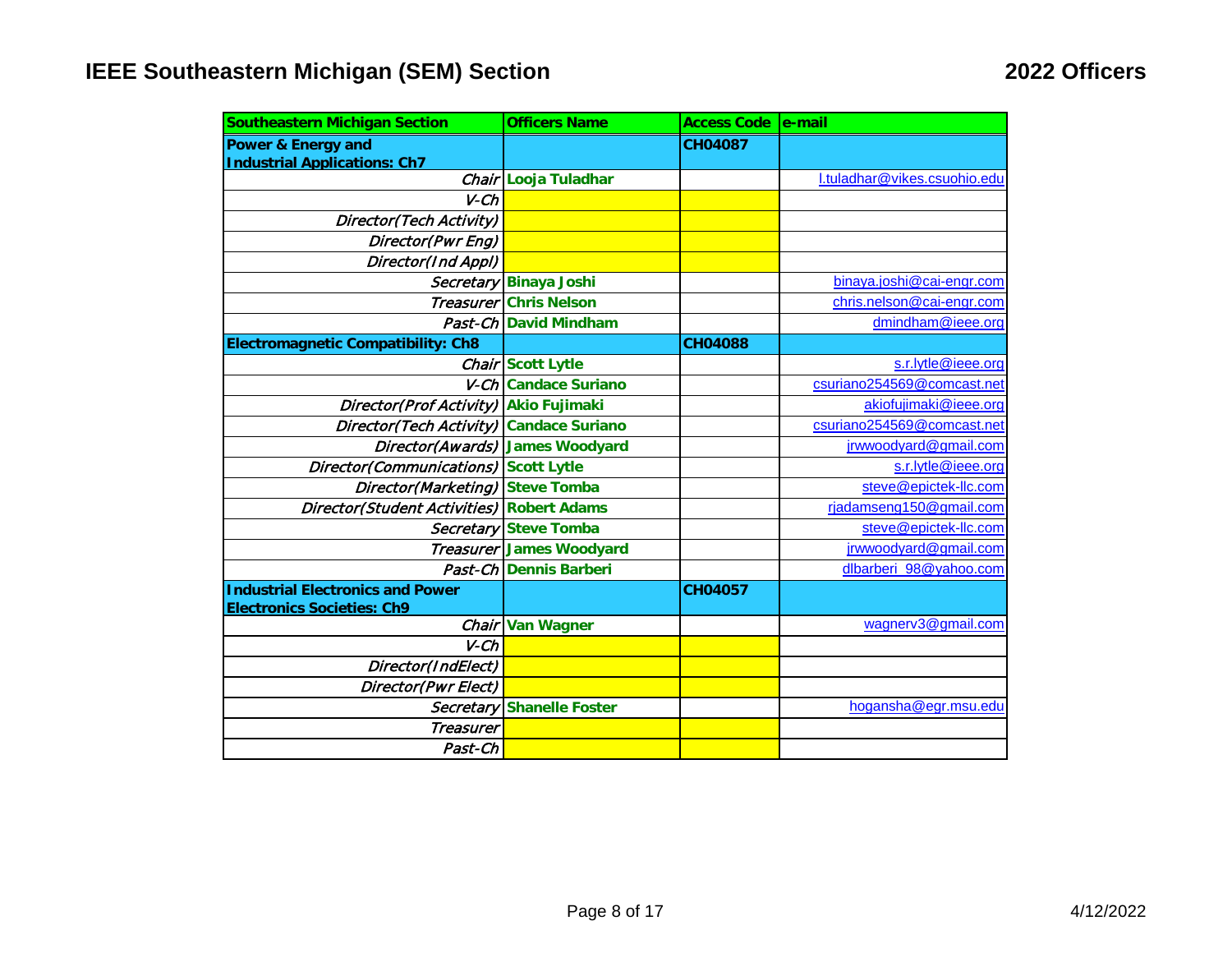| <b>Southeastern Michigan Section</b>                           | <b>Officers Name</b>           | <b>Access Code</b> | le-mail                   |
|----------------------------------------------------------------|--------------------------------|--------------------|---------------------------|
| <b>Technology &amp; Engineering</b><br><b>Management: Ch10</b> |                                | <b>CH04142</b>     |                           |
|                                                                | <b>Chair Mark Robinson</b>     |                    | mark.robinson@bw-ee.com   |
|                                                                | V-Ch Raymond Sasinowski        |                    | rays@ieee.org             |
|                                                                | Secretary Raymond Sasinowski   |                    | rays@ieee.org             |
|                                                                | Treasurer Kellee Christensen   |                    | kelleechris@sbcglobal.net |
|                                                                | Past-Ch Mark Robinson          |                    | mark.robinson@bw-ee.com   |
| <b>Engineering in Medicine</b><br>and Biology: Ch11            |                                | <b>CH04099</b>     |                           |
|                                                                | Chair Patrick Rye              |                    | ryepatrick@ieee.org       |
|                                                                | V-Ch Maurice Snyder            |                    | mfsnyder@me.com           |
| Secretary Yan Yan                                              |                                |                    | yyan2@wayne.edu           |
| <b>Treasurer</b>                                               |                                |                    |                           |
|                                                                | Past-Ch Maurice Snyder         |                    | mfsnyder@me.com           |
| <b>Control Systems: Ch12</b>                                   |                                | CH04103            |                           |
|                                                                | <b>Chair Benancio Gonzalez</b> |                    | ben.gonzalez@att.net      |
| $V$ - $Ch$                                                     |                                |                    |                           |
| Secretary                                                      |                                |                    |                           |
| <b>Treasurer</b>                                               |                                |                    |                           |
| Past-Ch                                                        |                                |                    |                           |
| <b>Education: Ch13</b>                                         |                                | CH04113            |                           |
|                                                                | Chair Sharan Kalwani           |                    | sharan.kalwani@ieee.org   |
|                                                                | V-Ch Manohar Das               |                    | das@oakland.edu           |
| Secretary                                                      |                                |                    |                           |
|                                                                | Treasurer Sharan Kalwani       |                    | sharan.kalwani@ieee.org   |
|                                                                | Past-Ch Richard Johnston       |                    | rjohnston@Itu.edu         |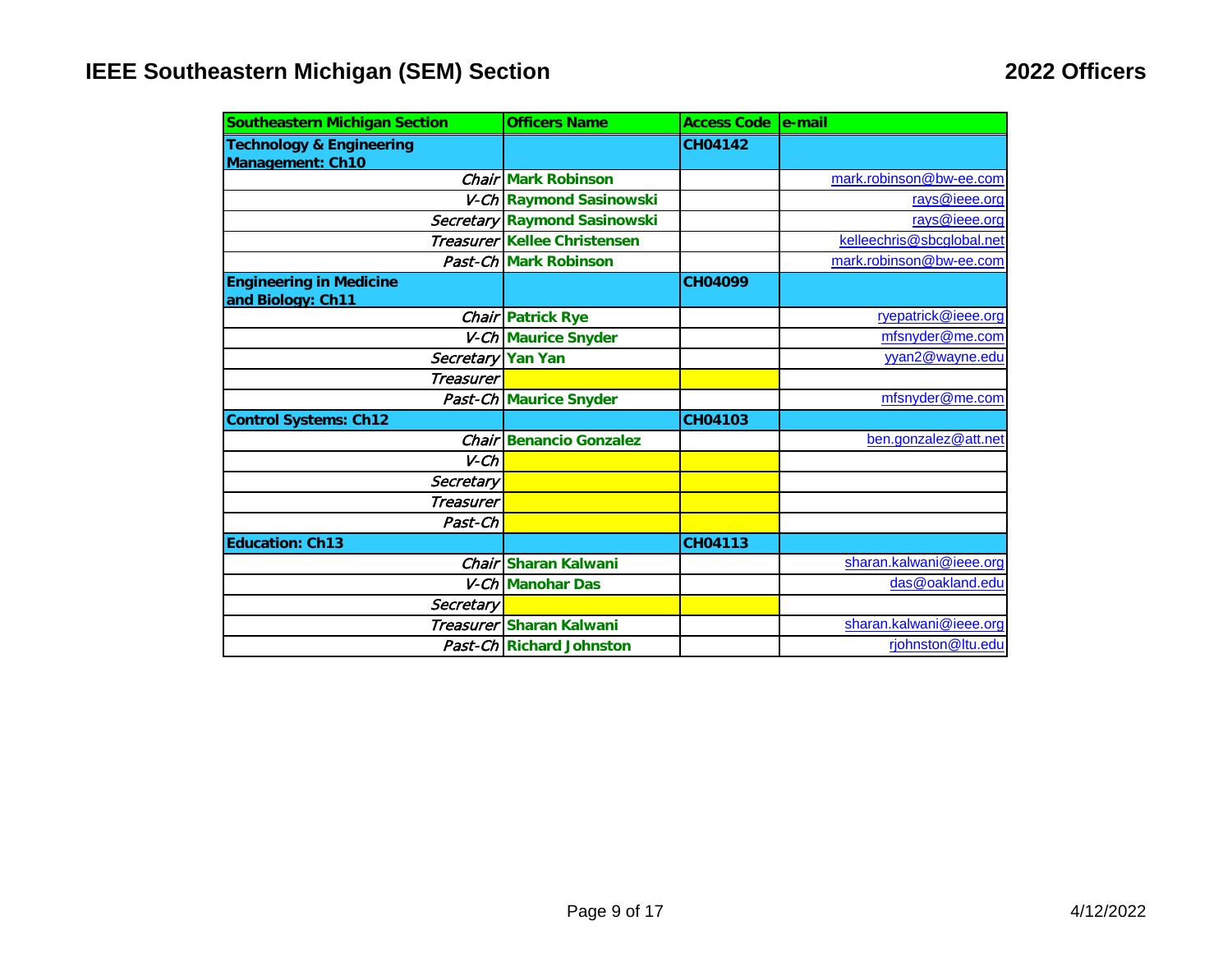| <b>Southeastern Michigan Section</b>        | <b>Officers Name</b>           | <b>Access Code</b> | le-mail              |
|---------------------------------------------|--------------------------------|--------------------|----------------------|
| <b>Robotics And Automation: Ch14</b>        |                                | <b>CH04115</b>     |                      |
|                                             | Chair Chan-Jin Chung           |                    | cchung@ltu.edu       |
|                                             | V-Ch ALI EYDGAHI               |                    | aeydgahi@emich.edu   |
|                                             | Secretary Jonathan Berent      |                    | jon@jonandangie.com  |
| <b>Treasurer</b>                            |                                |                    |                      |
| Past-Ch                                     |                                |                    |                      |
| <b>Nuclear Plasma Sciences: Ch15</b>        |                                | <b>CH04144</b>     |                      |
|                                             | Chair Nicholas Jordan          |                    | jordann@umich.edu    |
| $V$ - $Ch$                                  |                                |                    |                      |
| Secretary                                   |                                |                    |                      |
| <b>Treasurer</b>                            |                                |                    |                      |
| Past-Ch                                     |                                |                    |                      |
| <b>Computational Intelligence &amp;</b>     |                                | CH04125            |                      |
| <b>Systems, Man &amp; Cybernetics: Ch16</b> |                                |                    |                      |
|                                             | <b>Chair Jeffery Mosley</b>    |                    | jvmosley@ieee.org    |
|                                             | V-Ch Jeffrey Dulzo             |                    | jeff.dulzo@gmail.com |
| Director(CI Soc) Jeffery Mosley             |                                |                    | jvmosley@ieee.org    |
| Director(SMC Soc) Jeffrey Dulzo             |                                |                    | jeff.dulzo@gmail.com |
|                                             | Secretary Jeffrey Dulzo        |                    | jeff.dulzo@gmail.com |
|                                             | <b>Treasurer Jeffrey Dulzo</b> |                    | jeff.dulzo@gmail.com |
| Past-Ch                                     |                                |                    |                      |
| <b>Nanotechnology Council: Ch17</b>         |                                | CH04128            |                      |
| Chair                                       |                                |                    |                      |
| $V$ - $Ch$                                  |                                |                    |                      |
| Secretary Wen Li                            |                                |                    | wenli@egr.msu.edu    |
|                                             | <b>Treasurer Amar Basu</b>     |                    | amar.basu@wayne.edu  |
| Past-Ch Wen Li                              |                                |                    | wenli@egr.msu.edu    |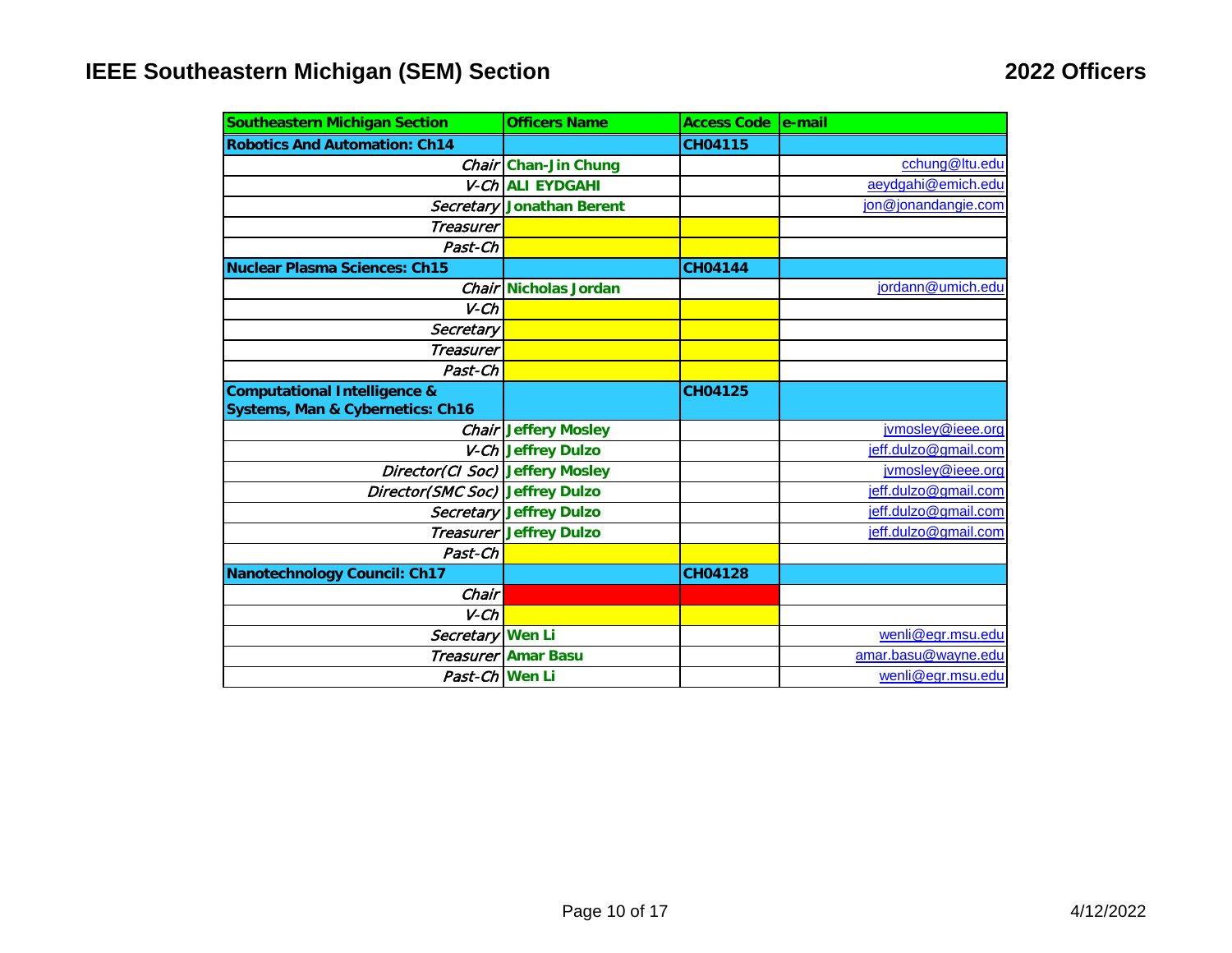| <b>Southeastern Michigan Section</b>     | <b>Officers Name</b>          | <b>Access Code</b> | le-mail                   |
|------------------------------------------|-------------------------------|--------------------|---------------------------|
| <b>University Student Branchs:</b>       |                               |                    |                           |
| <b>University Of Detroit-Mercy:</b>      |                               | <b>STB00531</b>    |                           |
| Chair                                    |                               |                    |                           |
| $V$ - $Ch$                               |                               |                    |                           |
| Secretary                                |                               |                    |                           |
| <b>Treasurer</b>                         |                               |                    |                           |
| <b>Faculty Counselor</b>                 |                               |                    |                           |
|                                          | Mentor Jennifer Dukarski      |                    | dukarski@butzel.com       |
| <b>Mentor</b>                            | <b>Don Bramlett</b>           |                    | d.bramlett@ieee.org       |
| <b>Michigan State University:</b>        |                               | <b>STB01111</b>    |                           |
| Chair                                    |                               |                    |                           |
| $v$ -Ch                                  |                               |                    |                           |
| Secretary                                |                               |                    |                           |
| <b>Treasurer</b>                         |                               |                    |                           |
| Graduate Advisor                         |                               |                    |                           |
| <b>Faculty Counselor Premjeet Chahal</b> |                               |                    | chahal@msu.edu            |
|                                          | Mentor Shiu Chan              |                    | michaelshiuchan@gmail.com |
|                                          | Mentor Philip Fanson          |                    | emcplf@fnwusers.com       |
| <b>University Of Michigan-Ann Arbor:</b> |                               | <b>STB01121</b>    |                           |
| Chair                                    |                               |                    |                           |
| $V$ - $Ch$                               |                               |                    |                           |
| Secretary                                |                               |                    |                           |
| <b>Treasurer</b>                         |                               |                    |                           |
| Faculty Counselor Laura Balzano          |                               |                    | girasole@umich.edu        |
| Temp-Faculty Counselor Nicole Hamilton   |                               |                    | hamilton@hamiltonlabs.com |
|                                          | <b>Mentor Michael Anthony</b> |                    | maanthon@umich.edu        |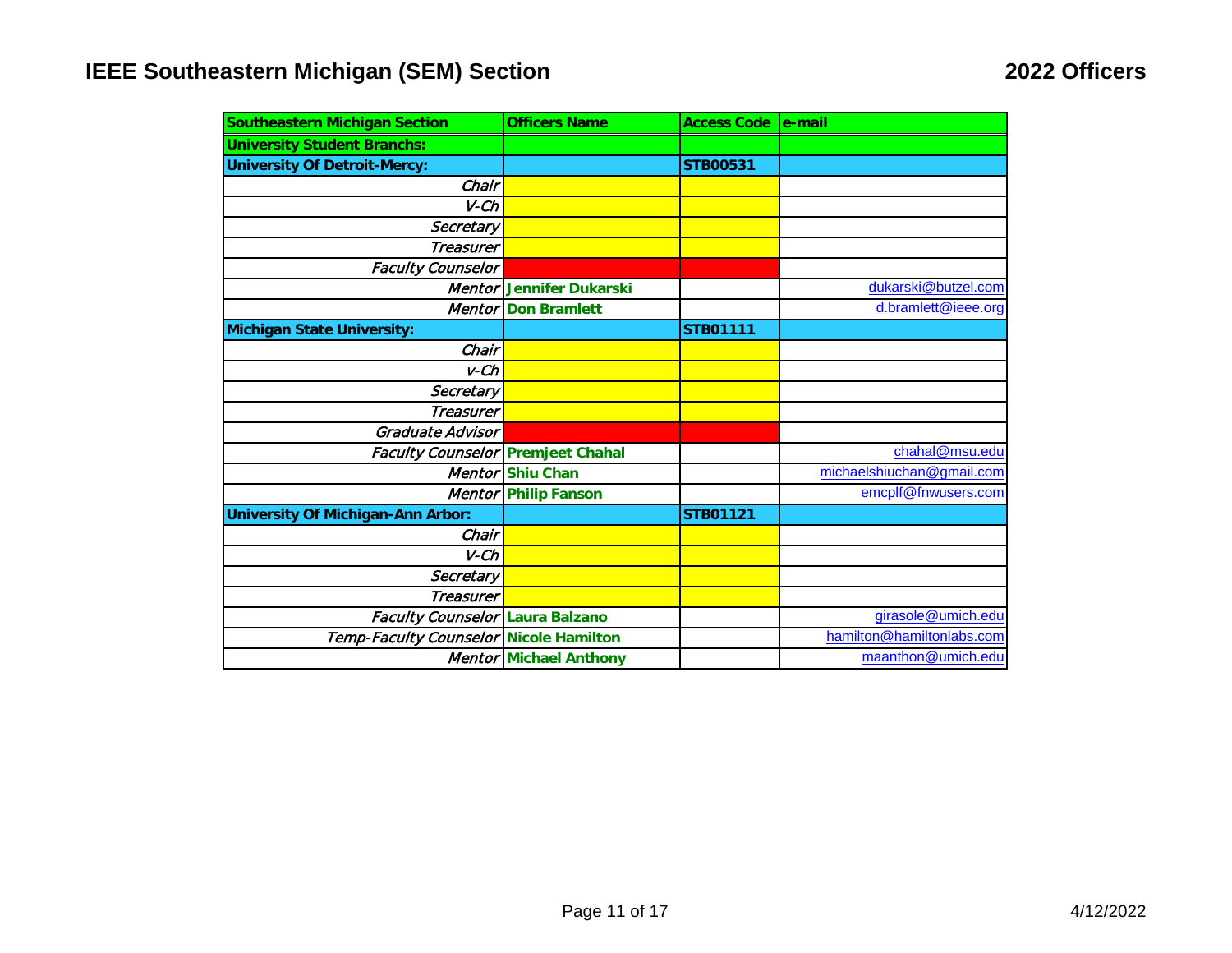| <b>Southeastern Michigan Section</b>      | <b>Officers Name</b>               | <b>Access Code</b> | le-mail                      |
|-------------------------------------------|------------------------------------|--------------------|------------------------------|
| <b>Wayne State University: (STB02251)</b> |                                    | <b>STB02251</b>    |                              |
| Chair                                     |                                    |                    |                              |
| $V$ - $Ch$                                |                                    |                    |                              |
| <b>Treasurer</b>                          |                                    |                    |                              |
| Secretary                                 |                                    |                    |                              |
| <b>Student Advisor</b>                    |                                    |                    |                              |
| <b>Faculty Counselor</b>                  |                                    |                    |                              |
| <b>Faculty Mentor Weisong Shi</b>         |                                    |                    | weisong@wayne.edu            |
| <b>Mentor</b>                             |                                    |                    |                              |
| awrence Technological University:         |                                    | <b>STB03921</b>    |                              |
| Chair                                     |                                    |                    |                              |
| $V$ - $Ch$                                |                                    |                    |                              |
|                                           | Secretary Amar Dabaja              |                    | adabaja@ieee.org             |
|                                           | <b>Treasurar Daniel Piotrowski</b> |                    | dpiotrows@Itu.edu            |
| <b>Faculty Counselor</b>                  |                                    |                    |                              |
|                                           | Mentor Benjamin Sweet              |                    | bsweet@ieee.org              |
|                                           | Mentor Sharan Kalwani              |                    | sharan.kalwani@ieee.org      |
|                                           | <b>Mentor Don Price</b>            |                    | d_price@ieee.org             |
| Oakland University: (STB06741)            |                                    | <b>STB06741</b>    |                              |
|                                           | <b>Chair Moh'd Rasoul Masadeh</b>  |                    | masadeh@oakland.edu          |
|                                           | Secretary Mohammed Rashid          |                    | mohammedrashid.ece@gmail.com |
|                                           | V-Ch Foster Caragay                |                    | facaragay@gmail.com          |
|                                           | <b>Treasurer Mohammed Rashid</b>   |                    | mohammedrashid.ece@gmail.com |
| <b>Faculty Counselor</b>                  |                                    |                    |                              |
|                                           | Mentor Michelle Knight             |                    | knight@youngbasile.com       |
|                                           | Mentor Sharan Kalwani              |                    | sharan.kalwani@ieee.org      |
|                                           | <b>Mentor Daniel Aloi</b>          |                    | aloi@oakland.edu             |
|                                           | <b>Mentor OSAMAH RAWASHDEH</b>     |                    | osamah.rawashdeh@gmail.com   |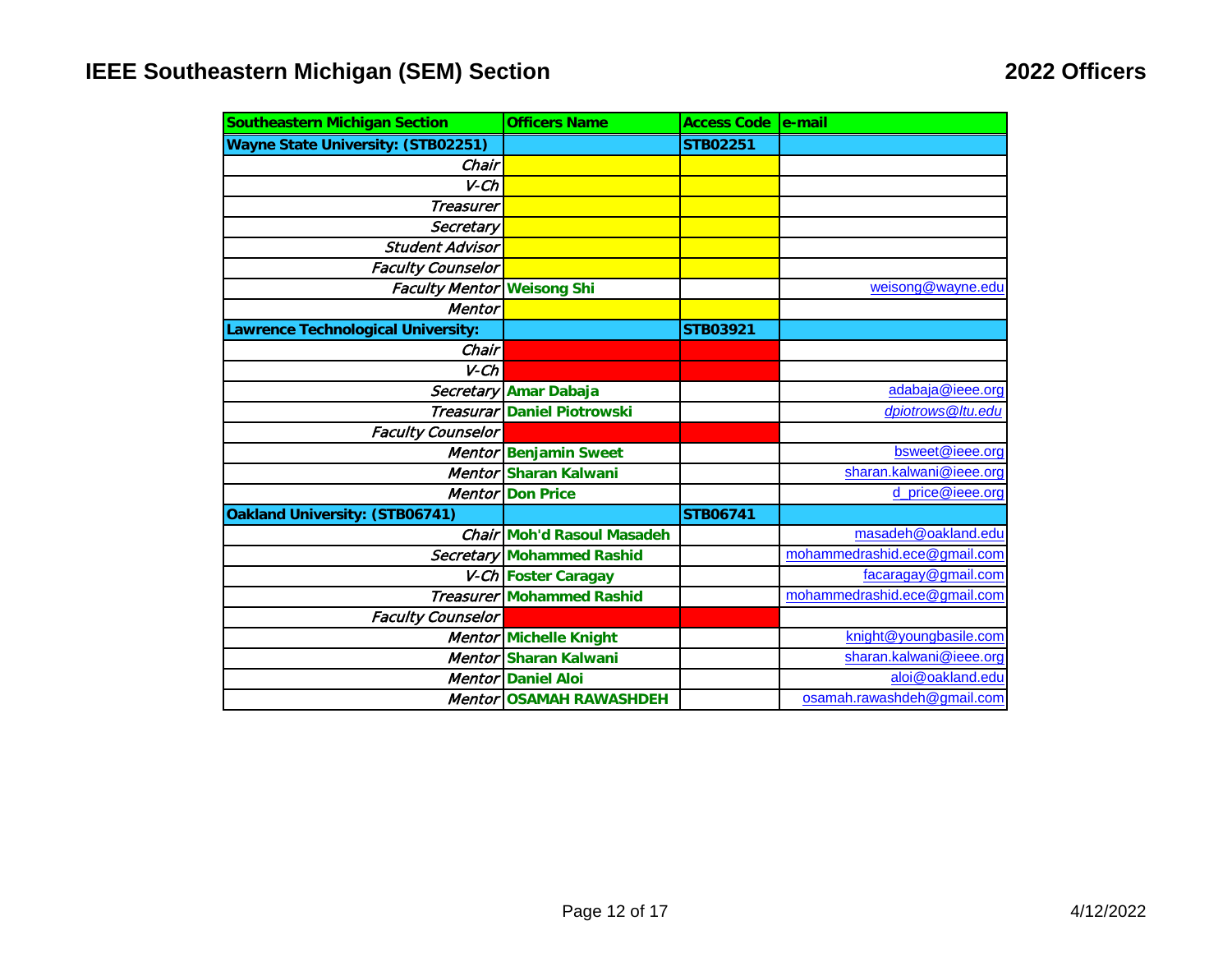| <b>Southeastern Michigan Section</b>    | <b>Officers Name</b>         | <b>Access Code</b> | e-mail                    |
|-----------------------------------------|------------------------------|--------------------|---------------------------|
| <b>Eastern Michigan University:</b>     |                              | <b>STB11091</b>    |                           |
| Chair I                                 |                              |                    |                           |
| Secretary                               |                              |                    |                           |
| V-Ch                                    |                              |                    |                           |
|                                         | <b>Treasurer Ross Rhizal</b> |                    | ross@rhizal.com           |
| Webmaster                               |                              |                    |                           |
| <b>Faculty Counselor ALI EYDGAHI</b>    |                              |                    | aeydgahi@emich.edu        |
|                                         | <b>Mentor David Menard</b>   |                    | davidpaulmenard@yahoo.com |
| <b>University Of Michigan-Dearborn:</b> |                              | <b>STB94911</b>    |                           |
|                                         | <b>Chair Aaron Ustes</b>     |                    | aaronu-eit@gmx.com        |
| V-Ch                                    |                              |                    |                           |
| Secretary                               |                              |                    |                           |
| Treasurer                               |                              |                    |                           |
| Webmaster                               |                              |                    |                           |
| <b>Faculty Counselor</b>                |                              |                    |                           |
| Mentor                                  |                              |                    |                           |
|                                         | Mentor Kimball Williams      |                    | k.williams@ieee.org       |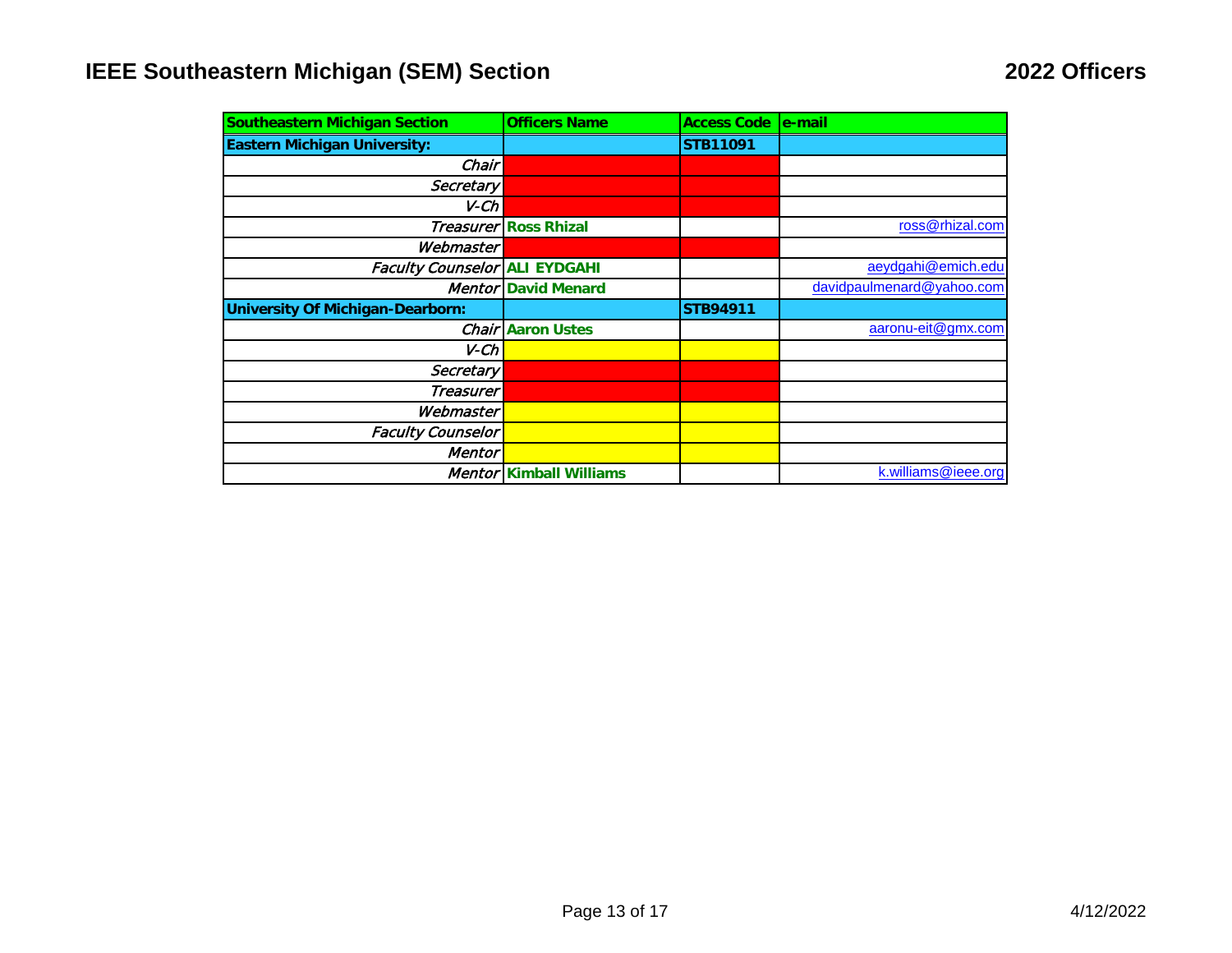| <b>Southeastern Michigan Section</b>      | <b>Officers Name</b> | Access Code e-mail |  |
|-------------------------------------------|----------------------|--------------------|--|
| <b>Student Chapters (Technical):</b>      |                      |                    |  |
| <b>University Of Detroit-Mercy:</b>       |                      | <b>SBC00531</b>    |  |
| Advisor                                   |                      |                    |  |
| Chair                                     |                      |                    |  |
| Secretary                                 |                      |                    |  |
| <b>Treasurer</b>                          |                      |                    |  |
| <b>Vice Chair</b>                         |                      |                    |  |
| Webmaster                                 |                      |                    |  |
| <b>Mentor</b>                             |                      |                    |  |
| <b>Wayne State: C16</b>                   |                      | <b>SBC02251</b>    |  |
| Advisor                                   |                      |                    |  |
| Chair                                     |                      |                    |  |
| Secretary                                 |                      |                    |  |
| <b>Treasurer</b>                          |                      |                    |  |
| Vice Chair                                |                      |                    |  |
| Webmaster                                 |                      |                    |  |
| Mentor                                    |                      |                    |  |
| Lawrence Technological University:        |                      | <b>SBC03921</b>    |  |
| Advisor                                   |                      |                    |  |
| Chair                                     |                      |                    |  |
| Secretary                                 |                      |                    |  |
| <b>Treasurer</b>                          |                      |                    |  |
| <b>Vice Chair</b>                         |                      |                    |  |
| Webmaster                                 |                      |                    |  |
| Mentor                                    |                      |                    |  |
| <b>Oakland University: Engineering in</b> |                      | <b>SBC06741</b>    |  |
| Advisor                                   |                      |                    |  |
| Chair                                     |                      |                    |  |
| Secretary                                 |                      |                    |  |
| <b>Treasurer</b>                          |                      |                    |  |
| Vice Chair                                |                      |                    |  |
| Webmaster                                 |                      |                    |  |
| Mentor                                    |                      |                    |  |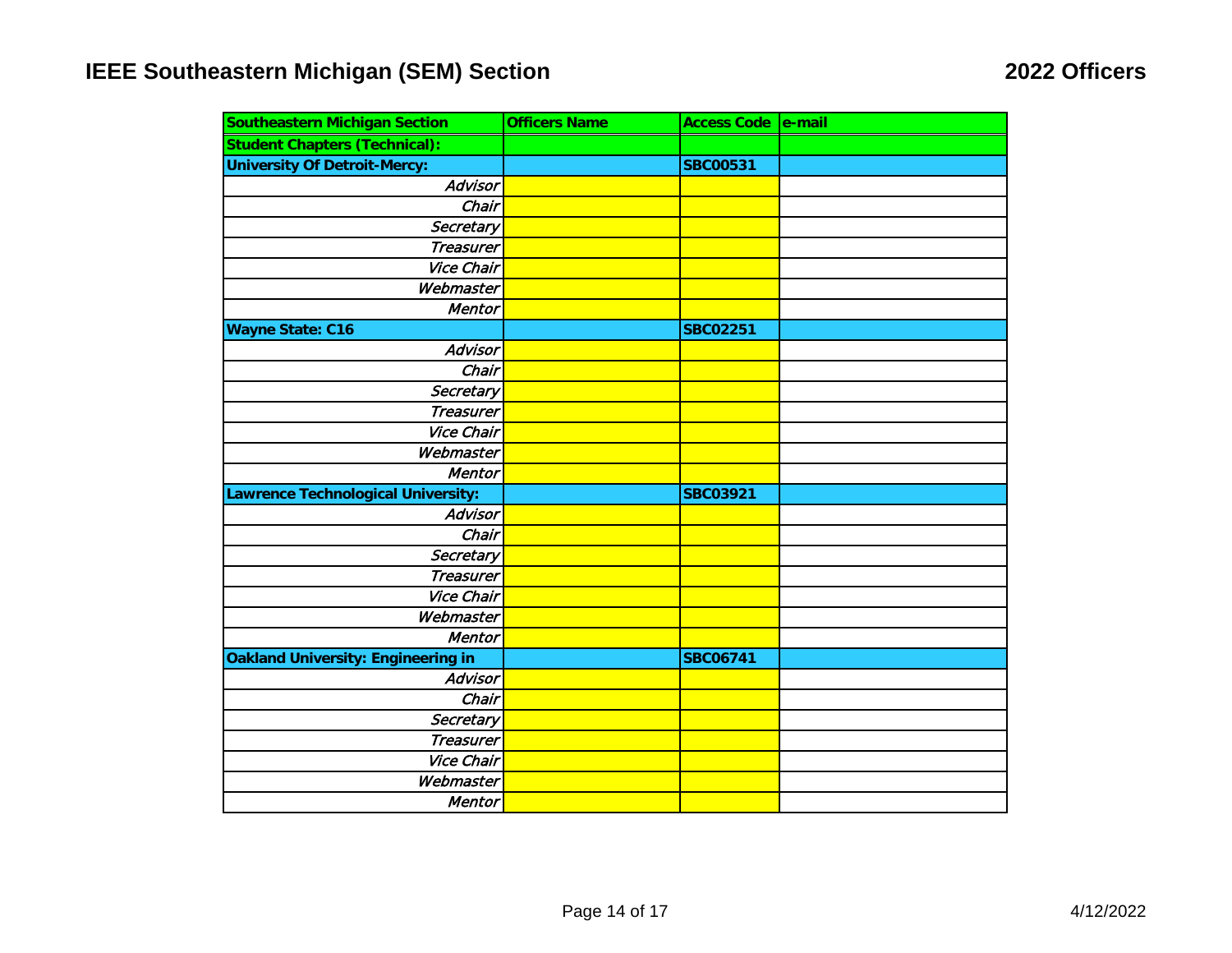| <b>Southeastern Michigan Section</b>     | <b>Officers Name</b> | <b>Access Code</b> | $ $ e-mail |
|------------------------------------------|----------------------|--------------------|------------|
| Eta Kapa Nu Chapters (IEEE Honors        |                      | <b>Access Code</b> |            |
| University Of Michigan-Ann Arbor,        |                      | <b>HKN029</b>      |            |
| Chair                                    |                      |                    |            |
| $V$ - $Ch$                               |                      |                    |            |
| Secretary                                |                      |                    |            |
| <b>Treasurer</b>                         |                      |                    |            |
| Webmaster                                |                      |                    |            |
| <b>Faculty Counselor</b>                 |                      |                    |            |
| Mentor                                   |                      |                    |            |
| <b>University of Detroit-Mercy, Beta</b> |                      | <b>HKN042</b>      |            |
| Chair                                    |                      |                    |            |
| $V$ - $Ch$                               |                      |                    |            |
| Secretary                                |                      |                    |            |
| <b>Treasurer</b>                         |                      |                    |            |
| Webmaster                                |                      |                    |            |
| <b>Faculty Counselor</b>                 |                      |                    |            |
| <b>Mentor</b>                            |                      |                    |            |
| Michigan State University, Gamma         |                      | <b>HKN054</b>      |            |
| Chair                                    |                      |                    |            |
| $V$ - $Ch$                               |                      |                    |            |
| Secretary                                |                      |                    |            |
| <b>Treasurer</b>                         |                      |                    |            |
| Webmaster                                |                      |                    |            |
| <b>Faculty Counselor</b>                 |                      |                    |            |
| <b>Mentor</b>                            |                      |                    |            |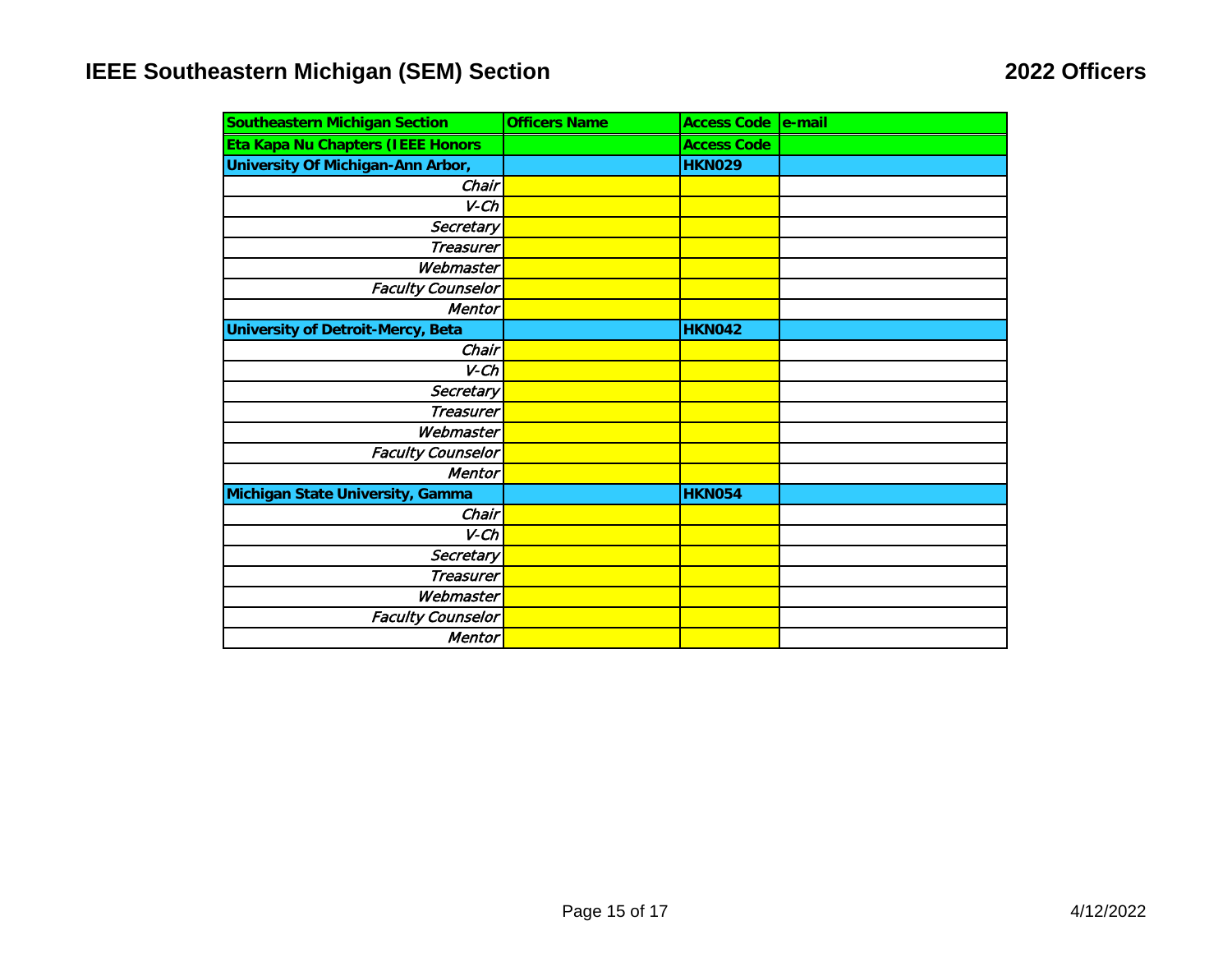| <b>Southeastern Michigan Section</b>    | <b>Officers Name</b> | <b>Access Code</b> | le-mail |
|-----------------------------------------|----------------------|--------------------|---------|
| Wayne State University, Delta Alpha     |                      | <b>HKN073</b>      |         |
| Chair                                   |                      |                    |         |
| $V$ - $Ch$                              |                      |                    |         |
| Secretary                               |                      |                    |         |
| <b>Treasurer</b>                        |                      |                    |         |
| Webmaster                               |                      |                    |         |
| <b>Faculty Counselor</b>                |                      |                    |         |
| <b>Mentor</b>                           |                      |                    |         |
| <b>University Of Michigan-Dearborn,</b> |                      | <b>HKN163</b>      |         |
| Chair                                   |                      |                    |         |
| $V$ - $Ch$                              |                      |                    |         |
| Secretary                               |                      |                    |         |
| <b>Treasurer</b>                        |                      |                    |         |
| Webmaster                               |                      |                    |         |
| <b>Faculty Counselor</b>                |                      |                    |         |
| <b>Mentor</b>                           |                      |                    |         |
| Lawrence Inst Of Tech, Theta Upsilon    |                      | <b>HKN164</b>      |         |
| Chair                                   |                      |                    |         |
| $V$ - $Ch$                              |                      |                    |         |
| Secretary                               |                      |                    |         |
| <b>Treasurer</b>                        |                      |                    |         |
| Webmaster                               |                      |                    |         |
| <b>Faculty Counselor</b>                |                      |                    |         |
| Mentor                                  |                      |                    |         |